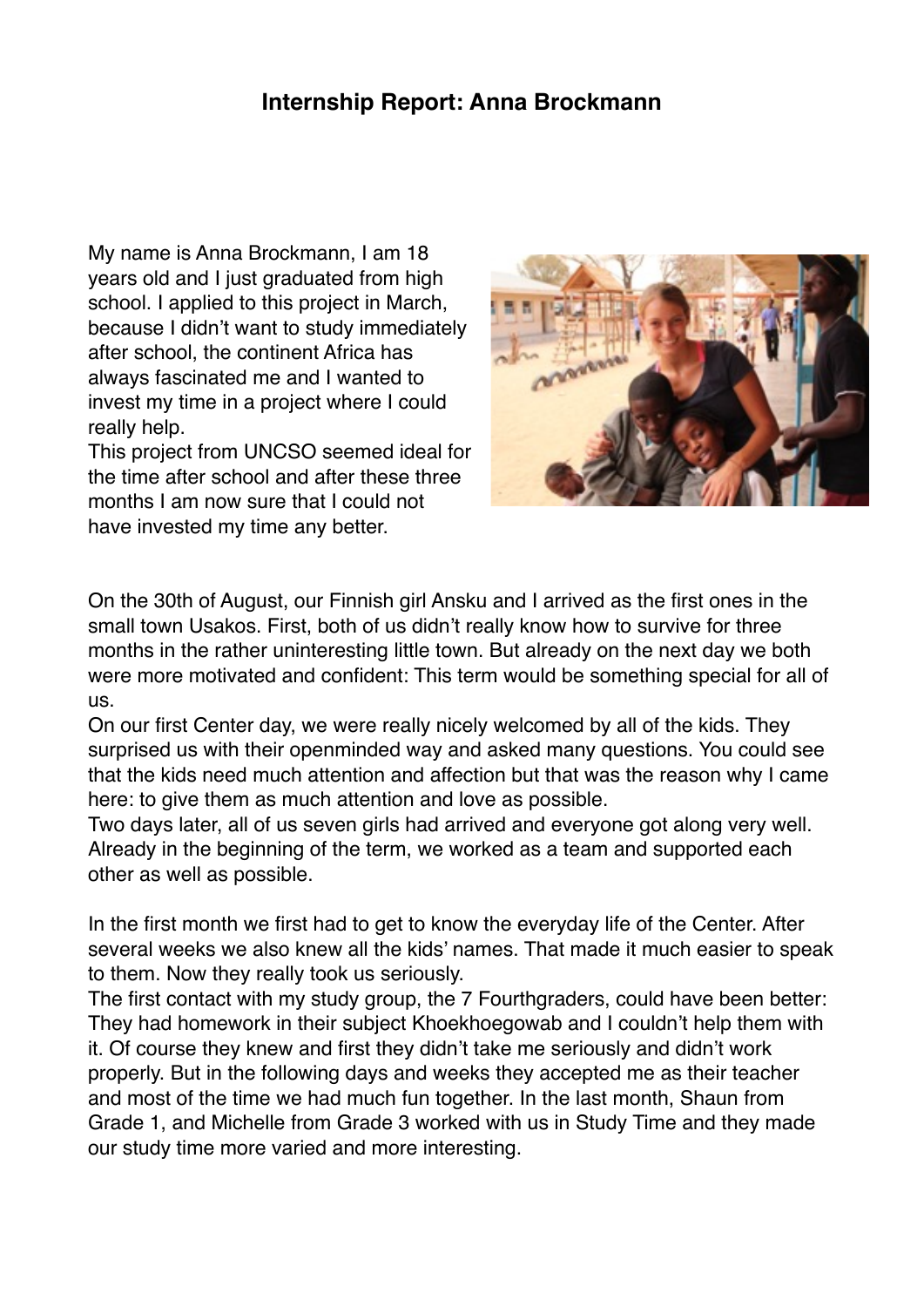At the end, I knew how to deal with each of these so different kids and they knew how I would react on certain things. Sometimes I really was at my limits, but I achieved the goal to teach all the students at least some helpful things.

I would separate our term in three stages. The first month was a Getting-to-know stage. We had to get used to the new home, the Center and the new culture. After we had managed that, we had to prepare the kids for the DNG-visit (Deutsch-Namibische Gesellschaft). Here, we had the possibility to get to know the different tribes and cultures properly. Especially for us Europeans it was interesting to see how different and unique the cultures are.

The last stage in this term was the preparation of the Christmas Party. This was the most stressful part. We had to teach the kids the Christmas Play, the songs and much more. Here in Namibia, everything is a bit more spontaneous and improvised than in Germany. So we all had to prepare for a different kind of Christmas Play. During our preparation, I kept this in my mind. That took a lot of pressure away and I had more fun practicing with the kids.

All in all, we managed everything really well and we were proud of ourselves when the Christmas Party was over. This event was definitely one of the term's highlights. All of us had much fun together and it was a unique Christmas we spent together. When we gave the food packages out, the families were receiving them with bright eyes and a big smile. That made me feel proud and happy. Our work and the stress of the last weeks definitely had been worth it.

All in all, the handling with the kids also changed in the three months. After the house-visits you could really retrace some behavior of the kids and you knew the relationship between certain Centerkids much better.

In these three months, I definitely became more self-confident in the way of dealing with kids. I didn't accept every behavior anymore and knew how to to deal with the really naughty Centerkids. We as a group also grew with every challenge. At the



end, we had different rituals we wold do when the Kids wouldn't be silent. One nice ritual was playing the game "Freeze" to get total silence. It worked really well most of the time and one reason for that is that we as a team worked so well together.